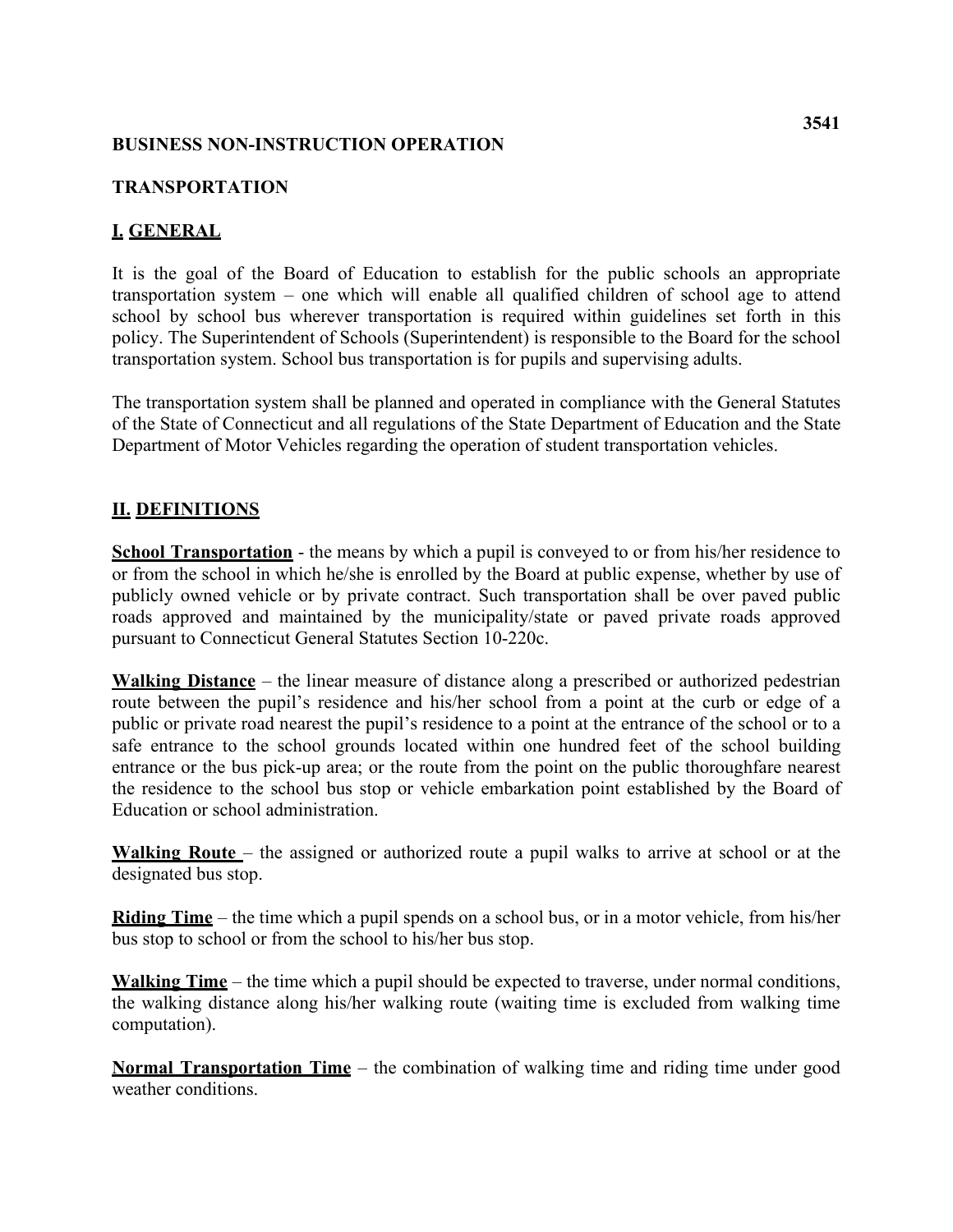special education pupil who is the responsibility of the school district, regardless of whether **Pupil** – any individual of school age enrolled in a public school within the school district, or a he/she is educated within the school district. Pupil shall also mean an individual of school age (K-12) who is a resident of the school district and attends a nonprofit private school located within the school district (where the majority of the children attending such nonprofit school are residents of the state of Connecticut) [or contiguous to the school district].

**Grade K** – kindergarten, or a school program appropriate to a beginning pupil.

**Hazard** – a condition as described further in this policy that affects the safety of pupils walking to and from school or the bus stop.

## **III. HAZARDOUS CONDITIONS**

- maximum walking distances shall be deemed hazardous. The maximum walking A. Any walking route to either the bus stop or the school which is in excess of the distances from home to school or to a prescribed point of embarkation for bus stops are the following:
	- (1) pupils below the age of 10, or enrolled in grades K through 3, one mile;
	- (2) pupils aged 10 to 14, or enrolled grades 4 through 8, one and one-half miles;
	- (3) pupils aged 14 and over or enrolled in grades 9 through 12, two miles.
- be deemed hazardous when any one of the following conditions exists: B. A street or road having an adjacent or parallel sidewalk or raised walk area shall
	- 1. For pupils under age 10, or enrolled in grades K through 3, absence of pedestrian crossing light or crossing guard where three or more streets intersect, and at street crossings where there are no stop signs or crossing guards and the traffic count during the time that pupils are walking to or from school exceeds sixty vehicles per hour at the intersection;
	- 2. For pupils over age 10, or enrolled in grades 4 through 12, the absence of a traffic light or stop signs or crossing guard where three or more streets intersect and has a traffic count which exceeds ninety vehicles per hour during the time that pupils are walking to or from school;
	- 3. For all pupils, any street, road or highway with speed limits in excess of forty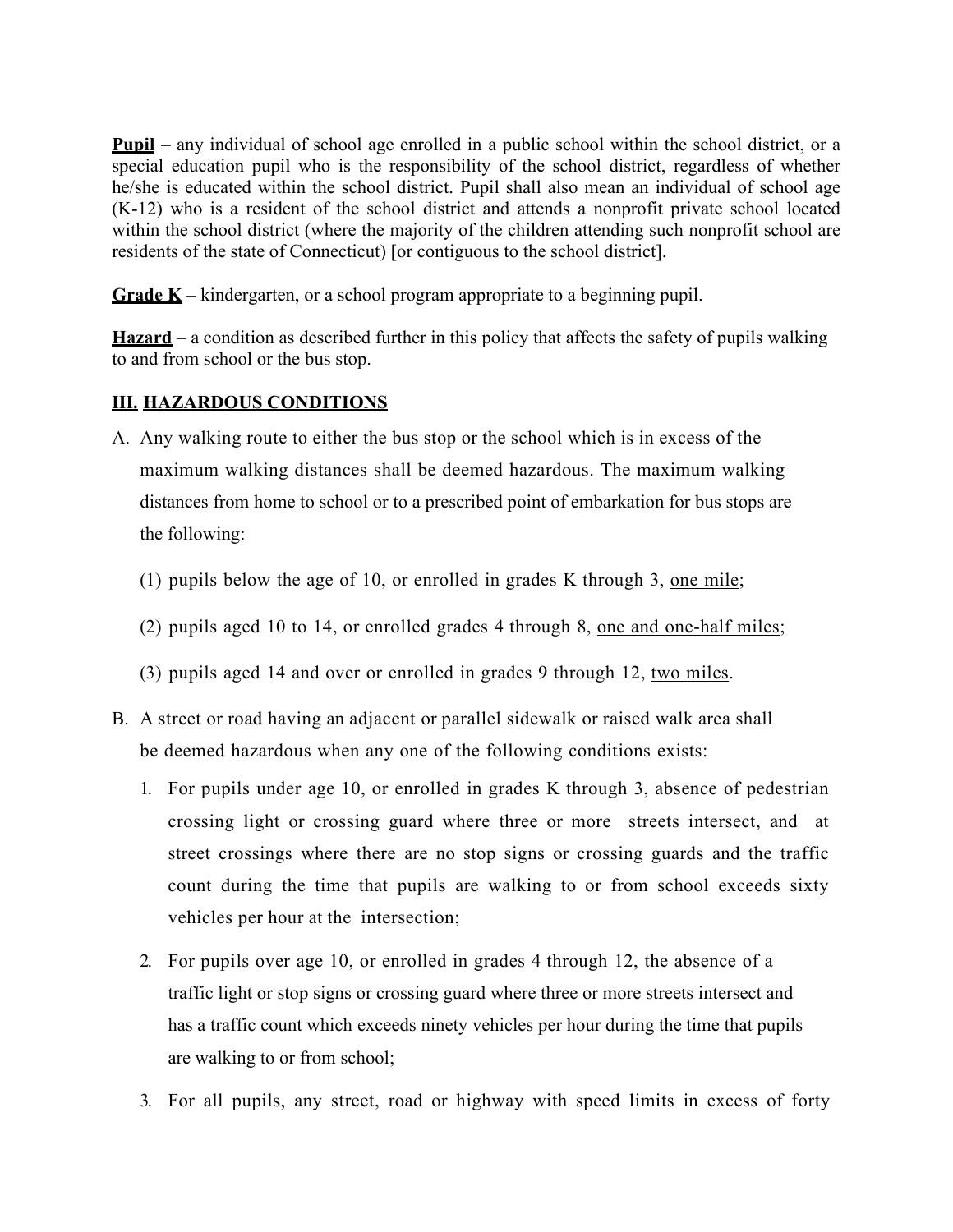- holes, construction, snow plowed or piled on the walk area making walkways commercial entrances and exits where cars are crossing walking areas at speeds in 4. For all pupils, the usual or frequent presence of any nuisance such as open manunusable, loading zones where delivery trucks are permitted to park on walkways, excess of five miles per hour, and the like, including such nuisance which is hazardous or attractive to children.
- deemed hazardous if any one of the following conditions exist: C. Any street, road or highway which has no sidewalks or raised walk areas shall be
	- 1. For pupils under age 10 or enrolled in grades K through 3, any street, road or highway possessing a traffic count of sixty or more vehicle per hour at the time that pupils are walking to or from school;
	- highway possessing a speed limit in excess of thirty miles per hour. 2. For pupils under age 10, or enrolled in grades K through 3, any street, road or
	- nuisances, as stated in section (B)(4) above; 3. For all pupils, the presence of man-made hazards including attractive
	- width of twenty-two feet; 4. For all pupils, any roadway available to vehicles that does not have a minimum
	- 5. For all pupils, any roadway available to vehicles when plowed free of snow accumulations, does not have a minimum width of twenty feet.
- D. Any street, road or highway which has no sidewalks or raised walk areas shall be of current company contracted by the district to provide transportation or other reasonable deemed hazardous when the line-of-sight visibility together with posted speed limits do not permit vehicular braking/stopping in accordance with the Connecticut Department of Motor Vehicles, Connecticut Department of Transportation, and safety expert standard.]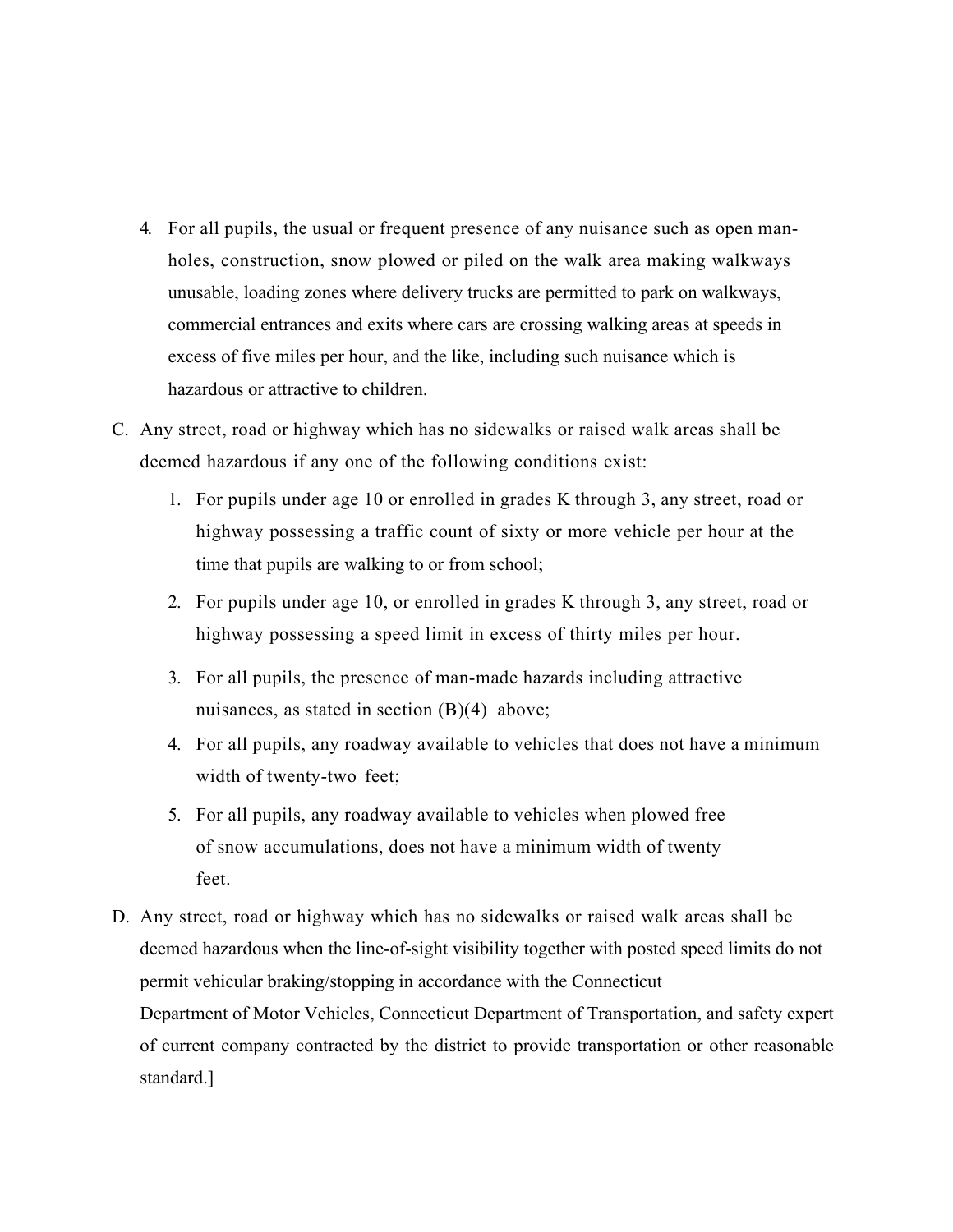- E. Any walkway, path or bridge in an area adjacent or parallel to railroad tracks shall be that carry moving trains during hours that pupils are walking to or from school shall be light is operational when the crossing is used by pupils over ten years of age. considered hazardous unless a suitable physical barrier along the entire pedestrian route is present and fixed between pupils and the track; and any crossing of railroad tracks deemed hazardous unless, (1) a crossing guard is present; or (2) an automatic control bar is present at crossings used by pupils under age ten, or, a bar or red flashing signal
- F. A lake, pond, stream, culvert, waterway or bridge shall be deemed a hazard in the pupils in grades K through 4. absence of a fence or other suitable barrier fixed between the pupil and the water for
- grades K through 4. G. Any area adjacent to a roadway, walkway, sidewalk or bridge having a drop of three or more feet per four feet of travel length on either side of the established lanes, the absence of a fence or other suitable barrier shall be deemed hazardous for pupils in
- school pupils which passes through an area which has a history of aggressive acts of H. Any street, road, walkway, sidewalk or path designated as a walking route for all molestation resulting in actual or threatened physical harm or moral degradation during the hours when pupils ordinarily walk to or from school shall be deemed hazardous.
- sunrise or any time one-half hour after sunset shall be deemed hazardous for pupils in grades K through 8. I. Walking to or from school or the bus stop at any time prior to one-half hour before
- condition(s) a hazard based upon reasonable judgment. J. The Board of Education may grant an exception to any provision of this policy wherein a peculiar condition or combination of conditions and circumstances renders such

# <u>IV. SUSPENSION OF TRANSPORTATION PRIVILEGES</u>

 suspensions and exclusions will be in accordance with state statutes and Board policy. A. Pupils may be suspended or excluded from transportation privileges for serious and/or repeated infractions of rules or violation of board policies regarding student conduct. All